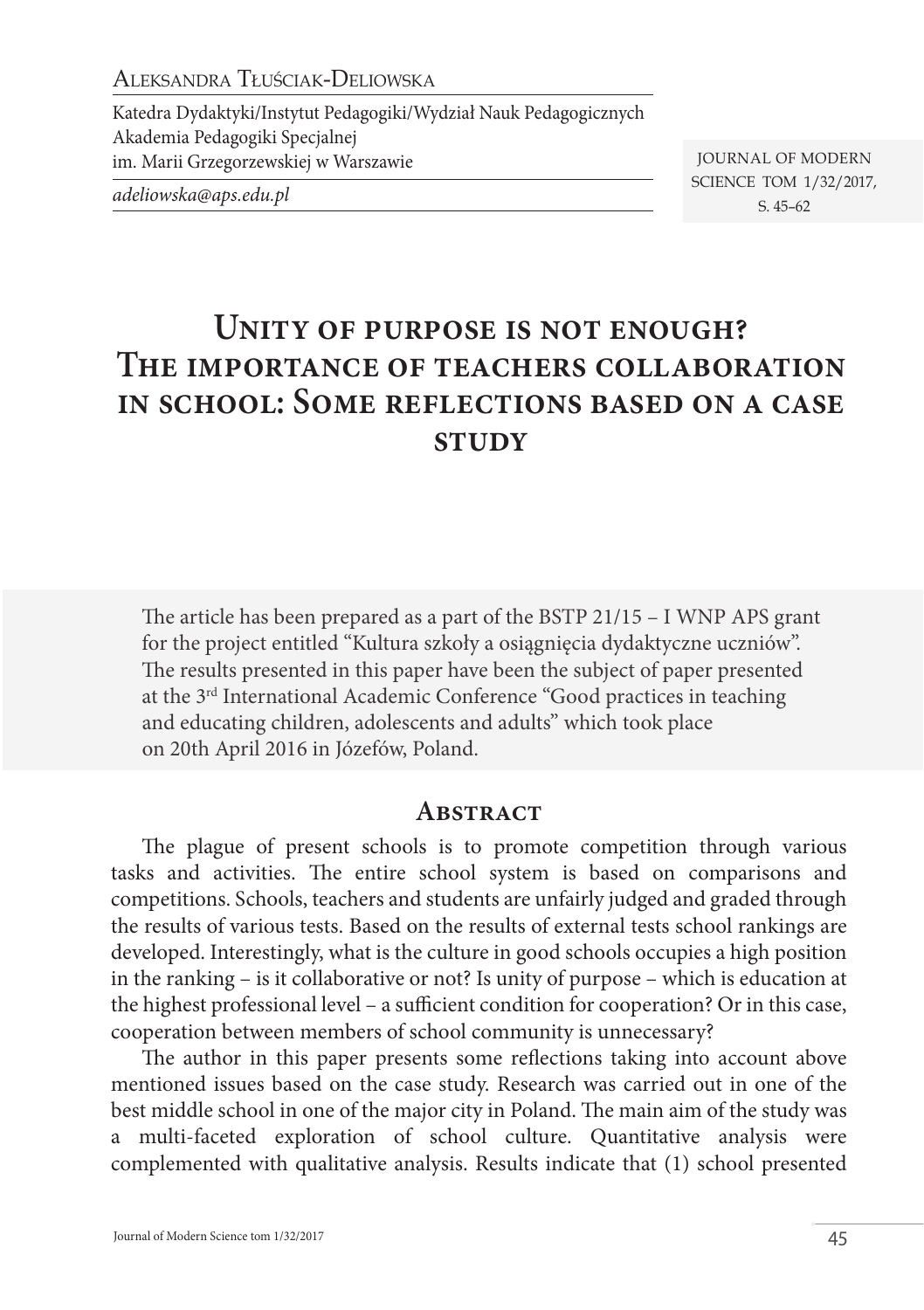in this study is characterized by an emphasis on professional development and goal orientation, (2) school is dominated by a culture of individualism and competition, (3) teachers recognize the need to improve interpersonal relationships among school staff, (4) in teachers' opinions the school management and the introduction of electronic registration system are the reason of poor interpersonal relationships.

**Keywords:** *school culture, collaboration, cooperation, competition, teachers, school principal, case study*

## **Introduction**

*Alone we can do so little, together we can do so much.* Hellen Keller

The paper is structured around the school culture area, aimed at stimulating the discussion of the importance of authentic teachers collaboration. I would like to present some reflections based on the case study conducted in one of the best middle school in one of the major city in Poland. The starting point for the analysis will be to draw attention to the problems of today's education and the essence and the role of school culture.

The 21<sup>st</sup> century schools are facing numerous challenges and difficulties. The globalization of economy, technological development, modernization, demographic changes and the transformation of the labor market make everyone in school life will have to put repeatedly to face new challenges. This in turn creates the need for learning throughout lives, developing and upgrading skills, complementing knowledge, acquiring new competencies. These changes require a new approach to school organization.

Taking all kinds of transformations in the environment in which the school functions, especially political and social changes, everything influences on what is happening in school, or speaking more broadly – "in" and "with" the education system. The need of adaptation to the environment and the need of development, make the school system is changing and the school is trying to respond somehow to the challenges posed by this change (Madalińska- -Michalak, 2013, p. 39). Nowadays, schools are developing in the direction of taking more responsibility for their own development and the quality of the school (Behrnd-Wenzel & Wenzel, 2013, p. 201). They take responsibility for achieving good results. We are "stuck" in a world where success is the basic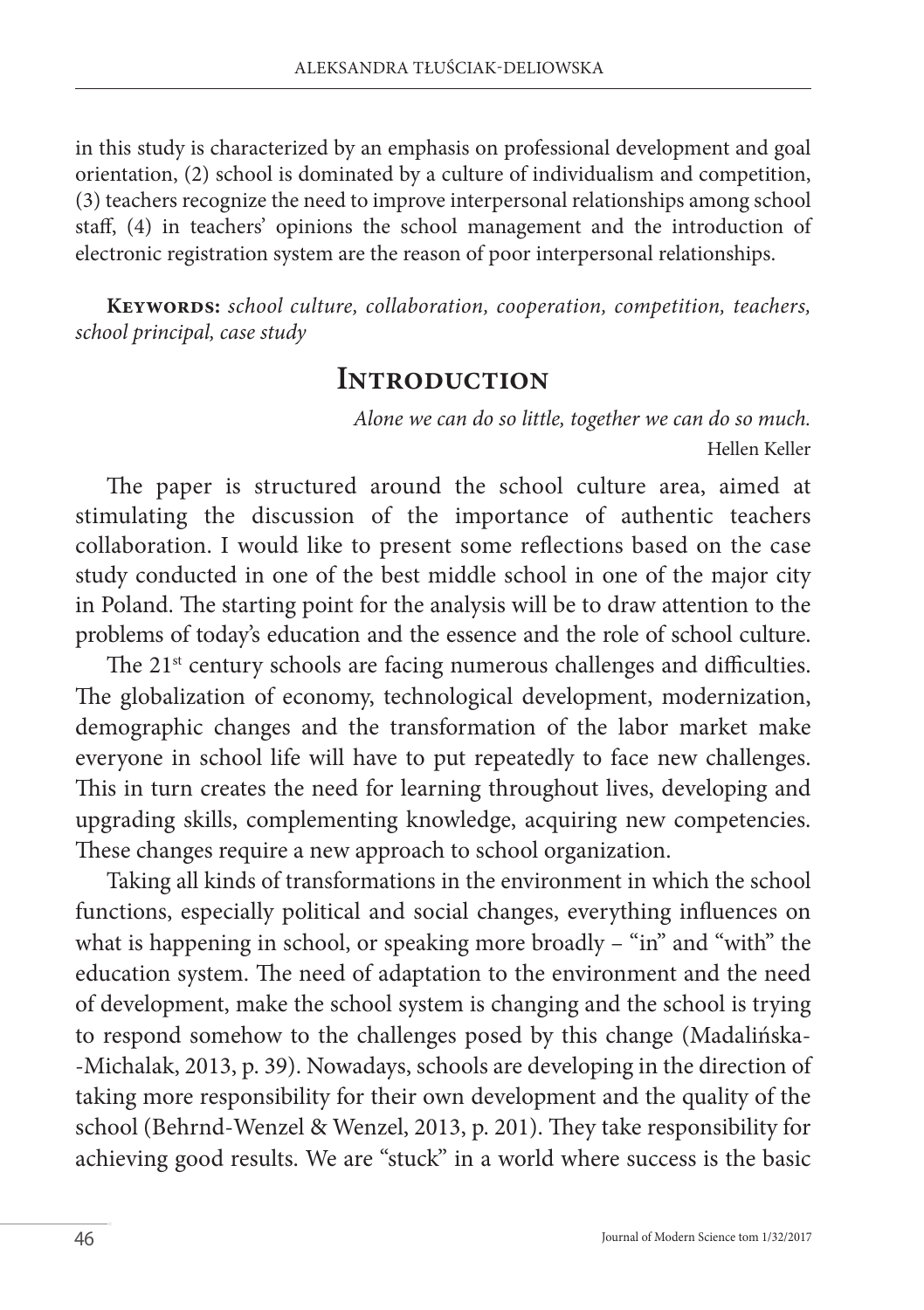measure of the quality of life. From the pedagogical point of view, it can be said that the measure of teachers' sense of success is high academic performance of students. The success of the school may be when it occupies a high place in the school rankings. It implies plague of the todays schools which is to promote competition through various tasks and activities. The entire school system is based on comparisons and competition between schools which are unequal in quality, students intake and resources. Schools, teachers and students are then unfairly judged and graded through the results of various tests. Life and school work are subordinated to efficiency and performance, students are stressed by ambitious teachers, parents' expectations, working habits, discipline and school achievements. It stimulates egoistic behaviors and causes tension between members of school community. Aleksander W. Nocuń and H. Ochocka-Nocuń (2012, p. 137) conclude that in schools hierarchical system based on the injunctions, commands and prohibitions, still dominates. Such situation may result in excluding human beings because everyone is focused on oneself and one's successes. Małgorzata Kamińska (2014, p. 193) states that Polish schools and teachers are rather inclined to competition with each other than working together or cooperate. Ubiquitous rankings and systems of test examination are contributed to this.

Moreover, the system of teachers' promotion and professional development supports rather individuals than the school development as a community. Teachers and schools compete with each other because this approach gives them more tangible benefits than mutual aid, cooperation, learning from each other and the transfer of experience. The issue rises – whether this is for sure? Nevertheless, the common achievements are greater than the sum of their components. An effect of synergy appears in collaboration. According to J.S. Coleman (1988), the group whose members show that they are worthy of the confidence and trust each other, are able to achieve much more than a comparable group in which the lack of such trust is. Foundation of trust is credibility. In such conditions, the agreement becomes easy, and the relationships are characterized by empathy, synergy and fruitful interdependence. Synergy is a desirable phenomenon and is an example of cooperation profitability. Cooperation enables mutual knowledge, understanding intentions of others' actions, as well as allows for mutual inspiration. Therefore, the results of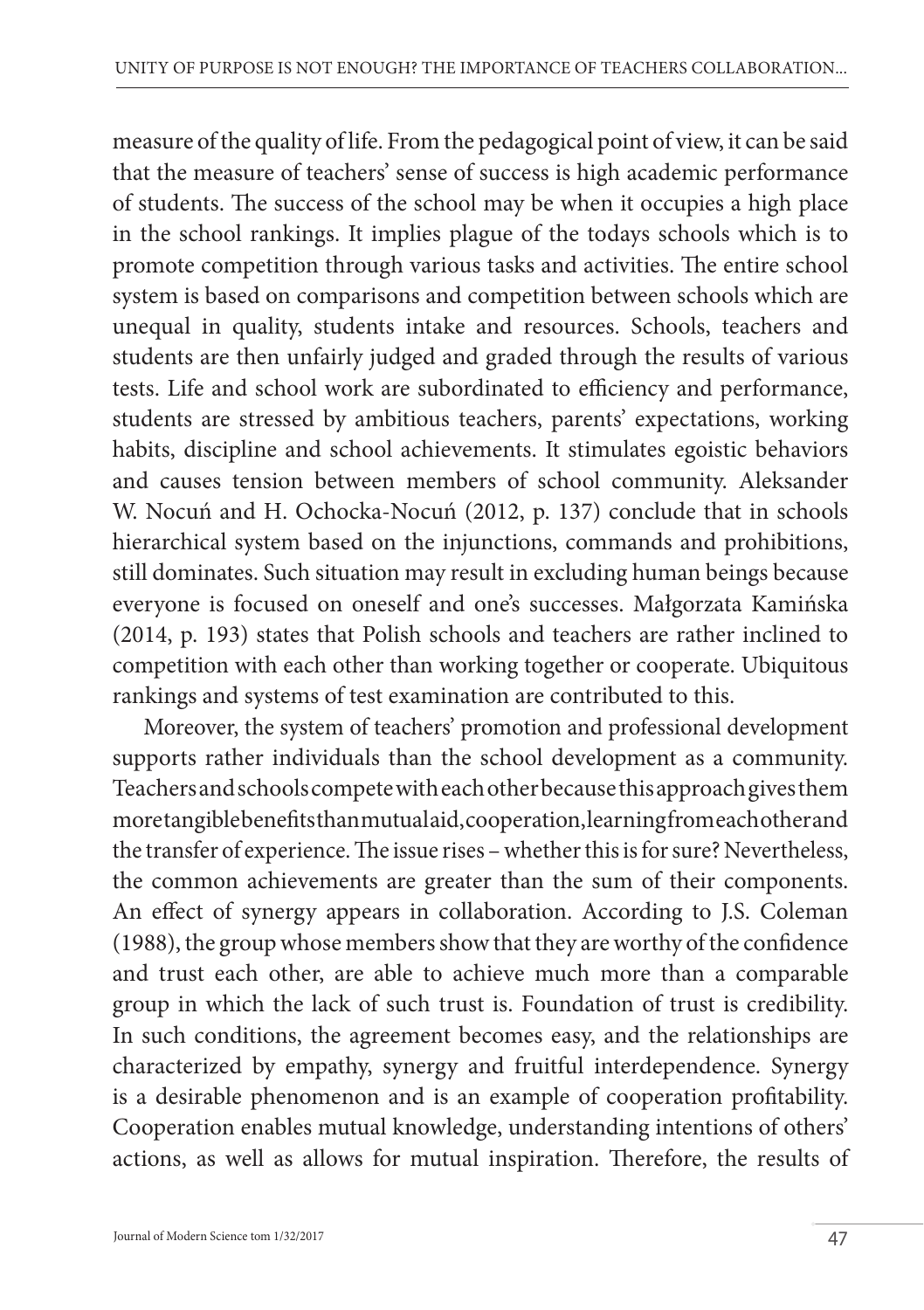cooperation is a knowledge of oneself and others, and this in turn allows for the verification someone's views and assessments. Hence, this is a measurable effect, valuable experience that we could not get acting alone (Biedroń, 2012, p. 291). Per Dalin, H.G. Rolff and B. Kleekamp (1997) describe the vision of a good school and stress the importance of internal relations. They place them at the center of effort to improve the quality of schools.

### **Collaborative school culture**

Organizational culture of institution is a basic concept in modern management theory. In contemporary literature, in the field of management it is assumed that organizational culture includes assumptions, attitudes, beliefs, rituals, traditions, knowledge, language, norms and values shared by all members of the organization (Schein, 1985). Every organization except that is a formal place of work with a fixed structure, creates a specific culture and climate and has an impact on its participants. 'The variance and invariance of human behaviors and mental processes under diverse cultural conditions are both objects of cultural studies and they form the collective property of a group' (Zhu, Devos & Li, 2011, p. 320). Angus J. Macneil, D.L. Prater and S. Busch (2009) emphasize that culture is complex because it has unique and idiosyncratic ways of working. Organizational culture of school is being created for a long time. However, patterns of culture have a fairly significant durability as important components of school. It does not mean that they are immutable and resistant to environmental influences or internal factors but change of the culture takes time.

Among many concepts developed under the cultural approach to an organization, particularly interesting from the point of view of management seems to be concepts that describe the types of organizational cultures. Czesław Sikorski (2002) presents a typology of organizational cultures and distinguishes four types: the culture of domination, competition, collaboration and coexistence (adaptation). Culture of domination and competition focuses on the role played by the people, while the culture of coexistence and adaptation pay attention to the quality of relationship and dialogue between people. Using terms proposed by P. Bate (1990), it can be said that these first cultures are cultures of the "community", and the two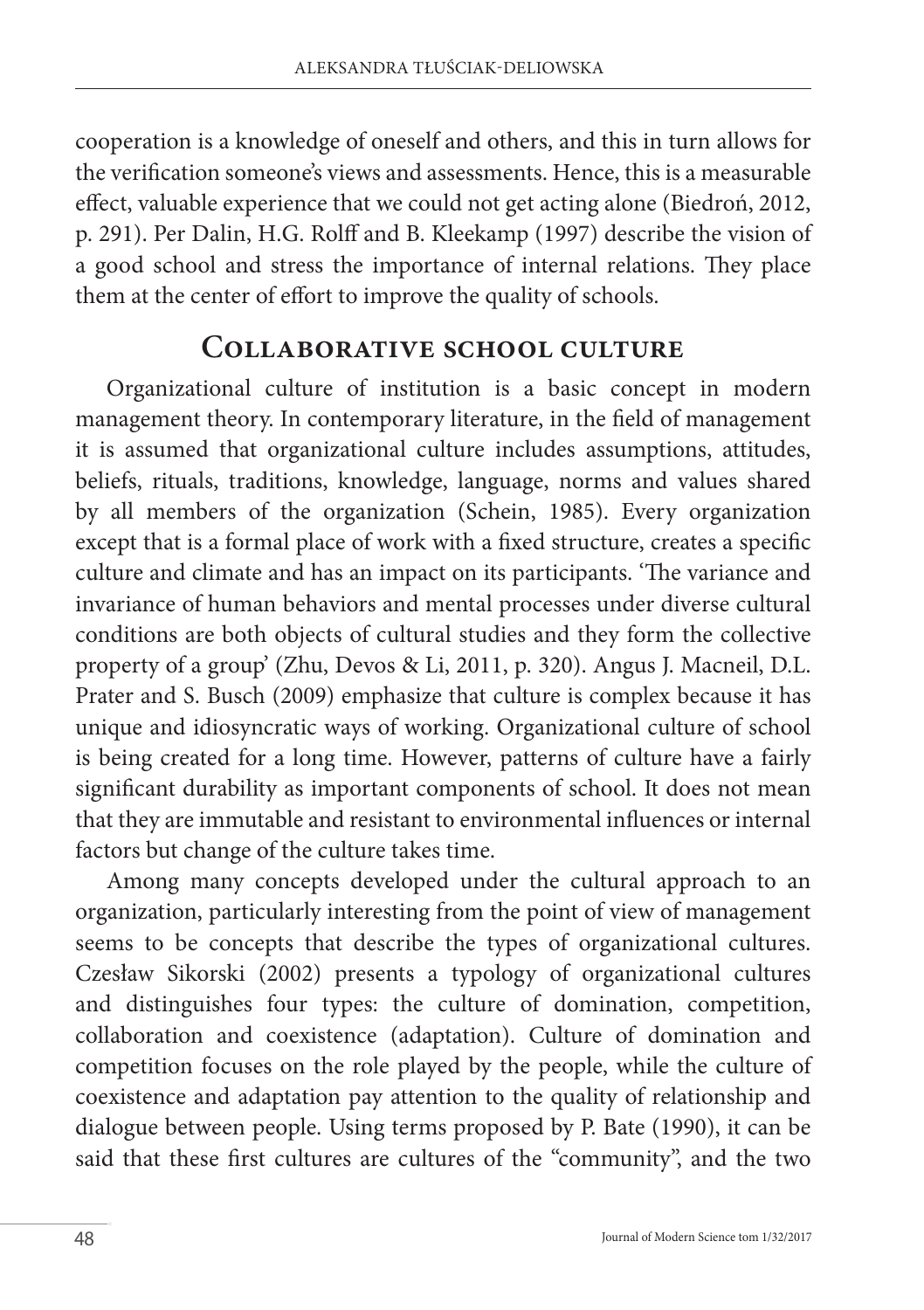following are cultures of "networks". In relation to the domination culture and competition culture, the essential is isolation from the environment, through strong internal integration. The ideal community culture is characterized by strong hierarchy, limited channels of interaction and communication, clearly definition of place and specified role of each member of the community. In contrast to this, the culture of network is much more open, spontaneous and voluntary. The most important is the exchange of ideas between people and forms of negotiation. In network structures the principle of commanding are replaced by horizontal relationships between individuals. Hierarchy is replaced by heterarchy (Sikorski, 2006, p. 153). Andrzej Balasiewicz (2013) notes that in this type of culture we can see new ways of achieving group efficiency, hence, the emphasis is on the strengthening the interdependence and collaboration. In this way, the personalistic culture is created.

This is an organizational point of view, however, these findings and analysis may be related to education, because school is a kind of organization. School culture is a system of shared orientations that holds a unit together and gives it a distinctive identity (Hoy, 1997). Taking into consideration that the main "asset" of school are students, teachers and parents, respectively, the basic operations are carried out within interpersonal relationships, thus social skills are particularly important. School principle as a person who supervises a team of teachers, takes care of students and wants to cooperate with the parents must ensure a harmonious relationship between these groups. If school principle wants to manage a team of teachers, take care of the students and want to cooperate with parents, must ensure a harmonious relationship between these groups. This is the specificity of school work management (Tołwińska, 2011, p. 25). Teaching effectiveness is conditioned not only by pedagogical factors, environmental or material school, but also an important factor is the social atmosphere which is shaped by interpersonal relationships prevailing in school. From this point of view culture of collaboration and coexistence are gaining importance. An educational researcher A. Hargreaves (1994) refers to collaboration as an 'articulating and integrating principle' (p. 245) for school improvement, which provides a way for teachers to learn from each other, gain moral support, coordinate action, and reflect on their classroom practices, their values, and the meaning of their work.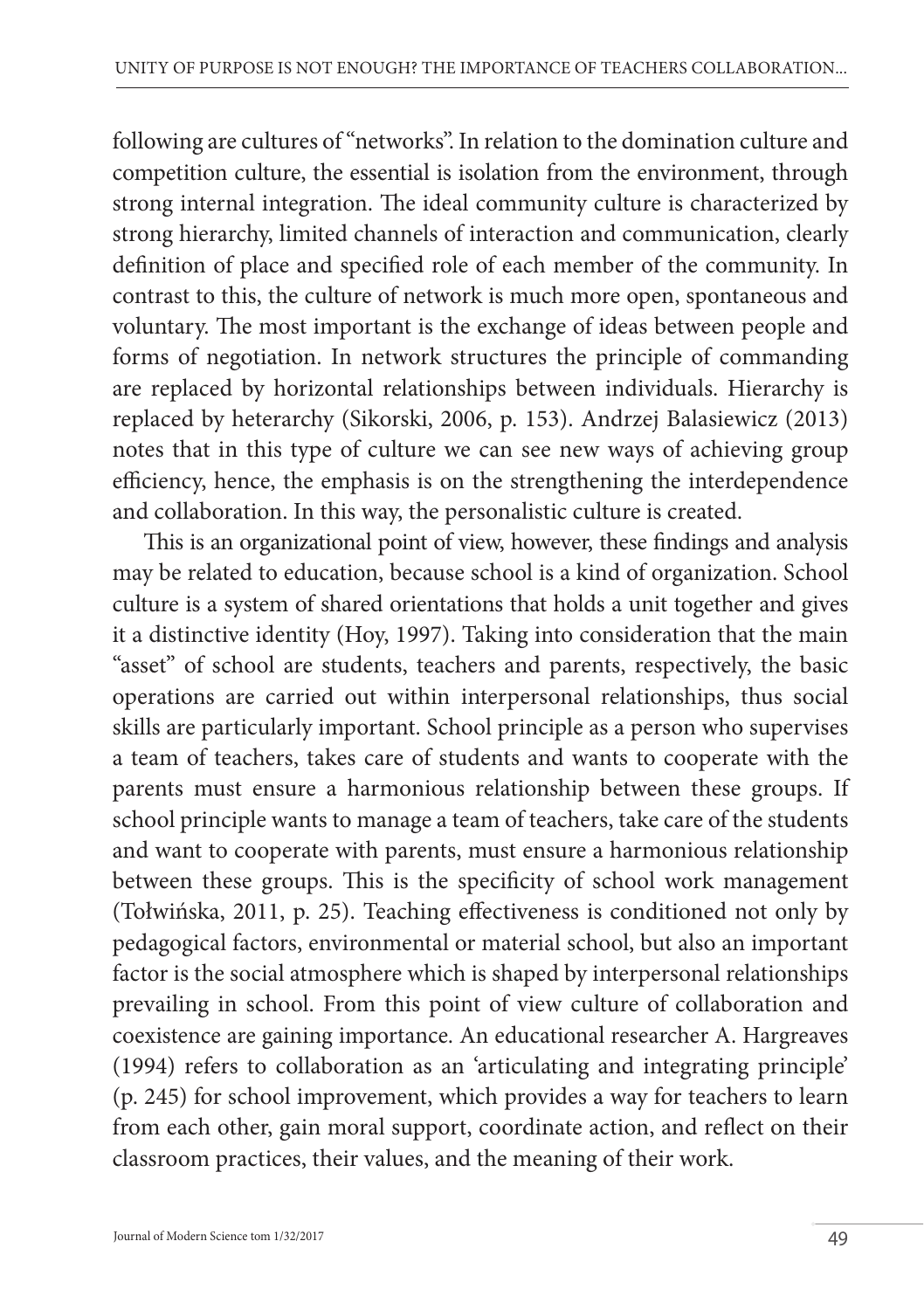Michael G. Fullan and A. Hargreaves (1991, p. 49; after: Gumuseli and Eryilmaz, 2011, p. 16) mention six characteristics to describe the school as a place dominated by the collaborative culture, namely: (1) more complex problemsolving and comprehensive sharing of craft knowledge, (2) functioning of strong social networks allowing flows of professional knowledge and skills, (3) searching for new solutions to teaching, experimenting and taking risks associated with these operations, while mutual support and supplying each other with feedback, (4) richer teachers' language enabling tangible agreement and an efficient transfer of professional knowledge, (5) a higher sense of professional satisfaction and a higher level of teachers identification with school, (6) more conscious and stable approach to improve the functioning of schools, better realization of its mission, through the enhancement of school personnel. Teachers at school operate within a specific context, forming at the same time an overview of the broader background whereas there are part of these activities and their underlying values and assumptions.

Steve Gruenert (1998) determines six dimensions to described the collaborative school culture: (1) collaborative leadership, which points out the degree to which school leaders establish and maintain collaborative relationships with school staff, (2) teacher collaboration, which concerns working together and shares pedagogical information, (3) unity of purpose refers to the school mission and its influence on teaching, (4) professional development – dimension which encompasses all types of teachers learning to maintain current knowledge about educational practices, (5) collegial support, which includes teachers willingness to help out each other when there is a problem and (6) learning partnership refers to cooperation between teachers and parents based on common expectations towards students achievements. Each factor portrays a unique aspect of collaboration at school. Steve Gruenert (1998), on the basis of his own research, established a significant relationship between collaborative school culture and students achievements. He notices that positive relationships between instructional leadership and school culture results in teacher collaboration, which in turn increases student learning.

Małgorzata Kamińska (2013) conducted a study on the social potential of teachers ( $N = 307$ ). She appoints four dimensions (resources) of social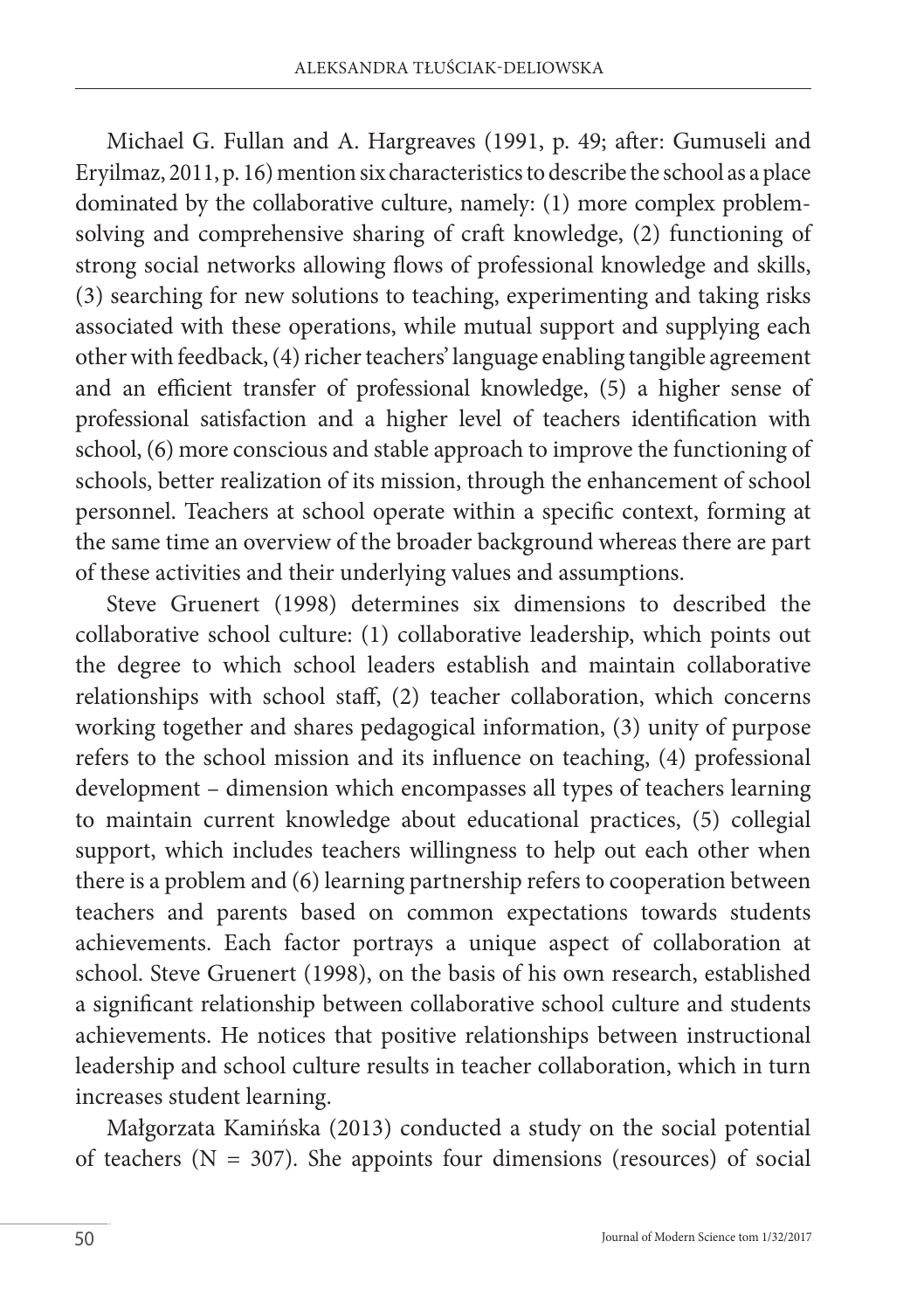potential, namely: participation and interaction, relationships and interpersonal communication, trust and credibility, reciprocity and loyalty. She assumes that the social potential of teachers in a professional environment is immaterial resource that enables collaboration and knowledge sharing. Results of this study suggest that teachers have a problem with mutual trust. Teachers are willing to cooperate only in achieving the goals of professional tasks. On the one hand, teachers seek acceptance and understanding, on the other hand – they do not declare activities that could develop and strengthen those personal contacts.

Therefore, author concludes that collective actions are apparent (Kamińska, 2013, p. 105). Mateja Psunder (2009) summarizes conclusions of some researchers about the characteristics of teacher collaboration in schools and establishes that teacher collaboration occurs rather rarely and usually it takes place in informal context. She emphasizes that one of the fundamental aim of today's and future schools 'is to stimulate cooperation that provides each individual with the strength to come to known him or herself and to behave in accordance with his or her tradition and beliefs, while at the same time staying open to other and different people' (Psunder, 2009, p. 85). Culture of good interpersonal relationships highlights the foregrounding close cooperation, acceptance, assistance and tolerance.

### **Changing and strengthening organizational culture of school**

Angus J. Macneil, D.L. Prater and S. Busch (2009) state that relationships that shape the school culture are strongly determined by the school principal. Furthermore, successful school principals comprehend the critical role that the organizational culture plays in developing a successful school.

Christopher Day (2004, p. 131–133) points out that the main task of the school principle today is to support individual and collaborative learning of teachers. Would it be possible principle needs to have appropriate social skills. The way school principle builds daily relationships becomes important, as well as what and how communicate to teachers, likewise responding to emerging conflicts and disagreements. The relationships between the school principal and teachers are a model for all relationships in school.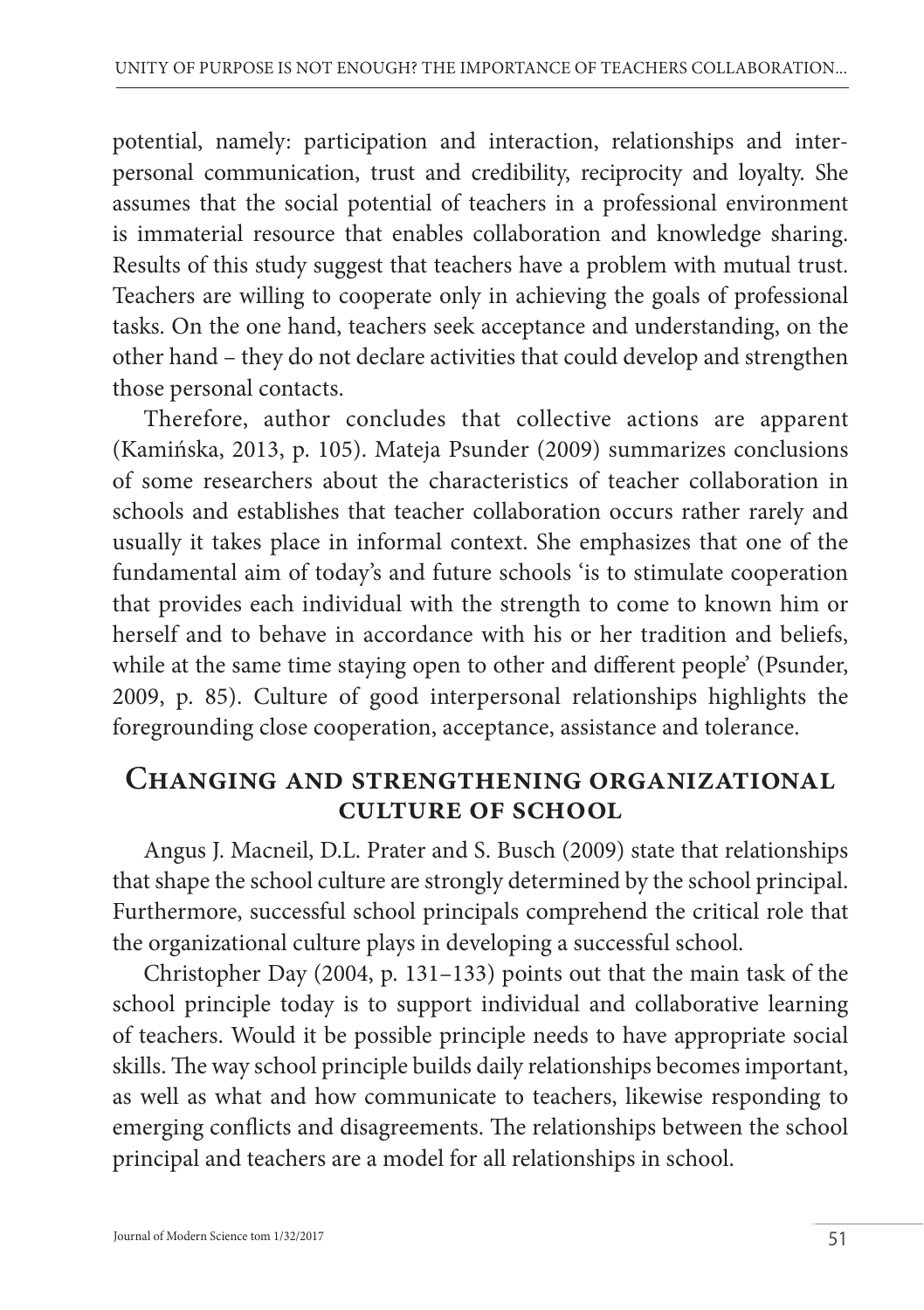The school principal has a special role when it comes to changes in the organizational culture. This role is more difficult to face, the more stronger organizational culture is. The more pronounced the prevailing cultural patterns in school are, the more disseminated and deeply rooted they are, the harder it is to change (Madalińska-Michalak, 2013, p. 39–40). Strong organizational culture is, however, an expression of identity of the school and this distinguishes it from other schools.

Changes in school culture can occur both under the influence of external and internal factors. To internal sources of cultural change we can include social interaction, which can give rise to a spontaneous process of culture change. Changes in formal organizational solutions that depend on the school principal may also result in a change of culture (Schein, 1985; Madalińska-Michalak, 2013). The school principle as the creator of school culture (change) is responsible for building the "social infrastructure" of institution (Madalińska-Michalak, 2013, p. 42). Through the term of "social infrastructure" we can understand the arrangement and interaction of social elements constituting an entire school institution. This type of 'groundwork' gives the possibility of cooperation based on trust and leads to changes in habits and attitudes, as well as strengthens social skills. This may be the result of the experience and may be formed in everyday school life practice.

### **About research**

The main aim of the study was a multi-faceted exploration of school culture in selected school – one of the best middle school in one of the major city in Poland<sup>1</sup>. According to E. Schein (1985) concept of organizational culture, only a small part of what makes up the school life and the school itself is visible outside. What the most important in school is, remains the most hidden. From this point of view, an attempt to know the culture of particular school is extremely interesting, but it is also a kind of challenge. Meeting this challenge has been taken in the presented study. The case study approach allows in-depth, quantitative and qualitative explorations of issues of school culture and climate in their real-life settings. To triangulate the data, important school documents that illustrated the make-up and foundational structure of the school programs have been also collected.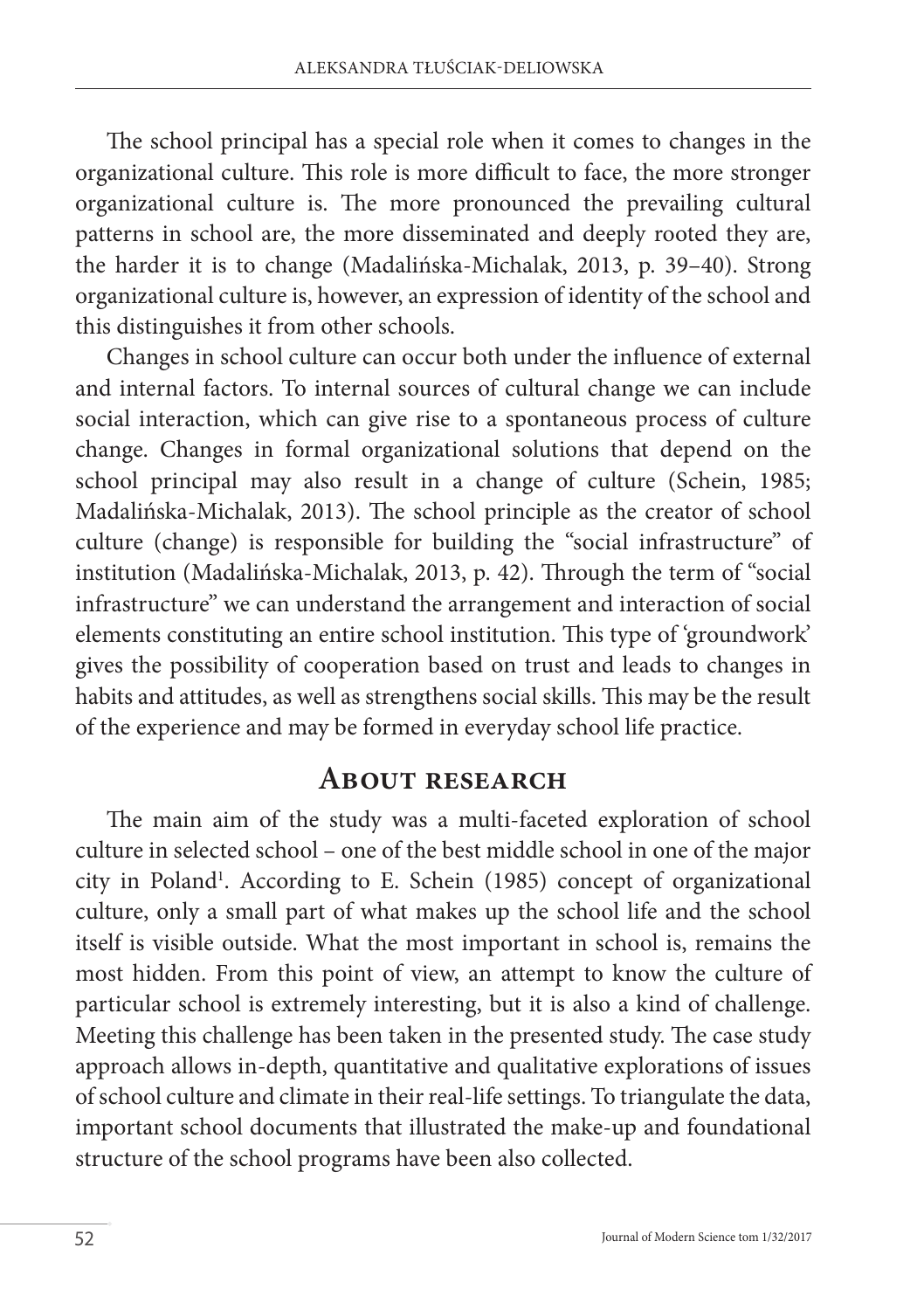# **School profile**

The school, analyzed in this study, is a public educational institution providing high quality educational services for students, parents and the local environment. This school is famous for its great achievements of students in various competitions, particularly in Maths and Physics. The school offers a wide range of extracurricular classes and activities to enable students to develop their skills and talents. Based on the analysis of the statute and the documentation of school we can learn that students' learning at the highest professional level is recognized as a basic task of this school. Furthermore, equipping them with the skills necessary to function in a rapidly developing world, in particular the ability to continue effective learning. Faculty attaches the great importance of providing education and educational content in an attractive, modern and easily digestible for a young people. High quality and professionalism of pedagogical work is the essential value of teaching staff. Quality control of classes and objective assessments of the teachers' work are important elements of quality management of educational process. The ambition of school community is to be a leader in the quality of education. Based on school performance and students achievements, we can say that this objective is achieved.

On the basis of the above description it can be concluded that the analyzed institution is the ideal place. Its culture seems to be strong and fascinating. Many schools would probably like to have such achievements. Therefore, closer understanding of its culture is supposed to be the basis for identifying those unique elements that make up its success. As a result of the research, some elements have been identified. However, I would like to focus on one aspect, which has revealed in this study, namely – relationships among school staff, specifically among teachers.

Different authors stress that traditional culture is still the most common culture in schools (i.e. Psunder, 2009; Kamińska, 2013; 2014). This kind of culture prefers high educational goals, high expectations and productivity. Under such circumstances, there is no place for cooperation and helping each other. Interestingly, the questions that rise – what type of culture is dominant in school occupying high positions in the school ranking – competitive or maybe collaborative because of common goal? Or in this case, cooperation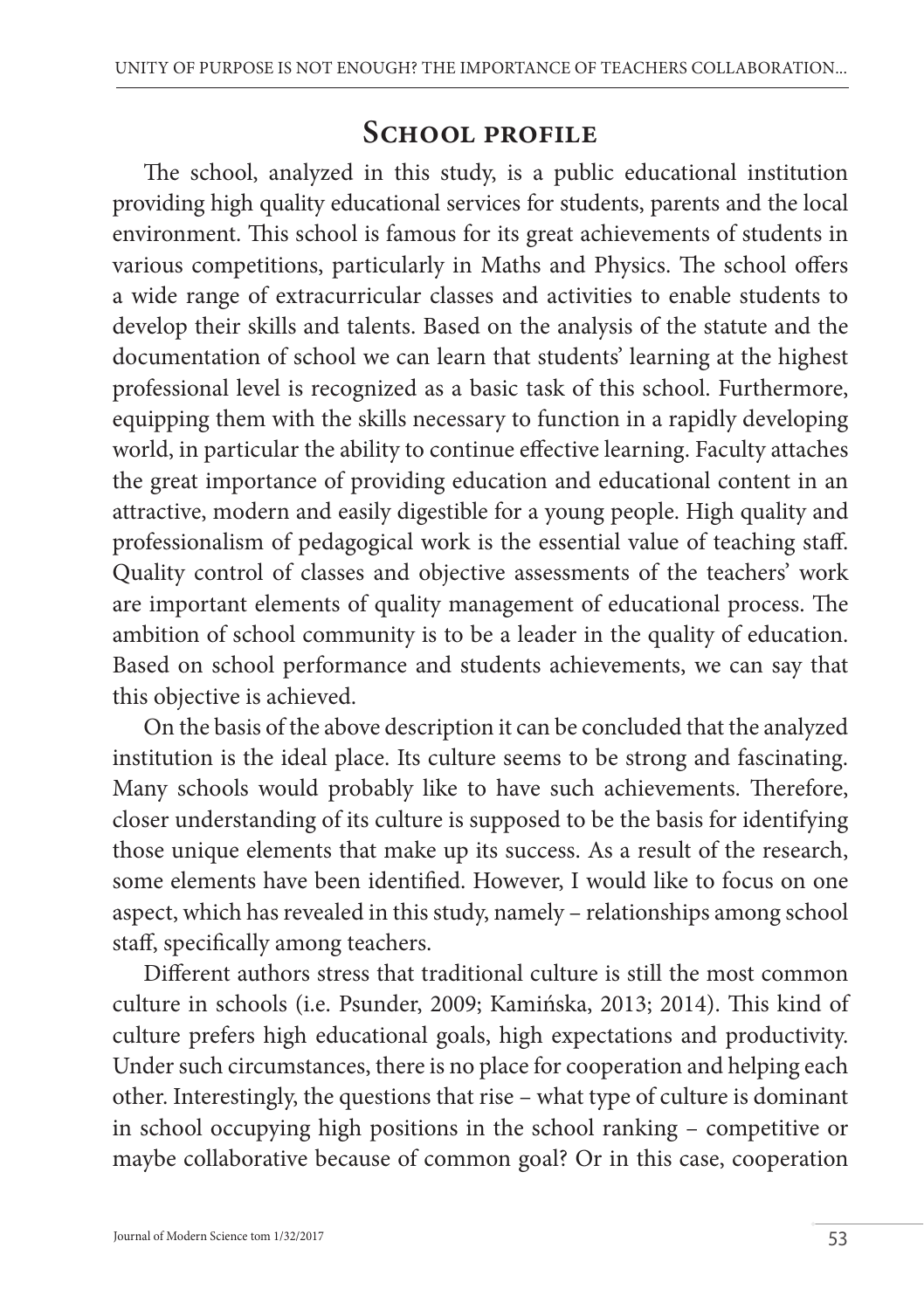between members of school community is unnecessary, because their professionalism is more important? The presented study is expected to provide answers to these questions.

### **About own research again**

This article and analysis are focused, in particular, on the collaborative school culture in perception of teachers. Therefore only those methods which allows to answer the questions are set out. Collaborative school culture is one of the aspects analyzed in this study<sup>2</sup>. In order to answer to the formulated research questions, anonymous surveys were used and interviews with teachers were conducted. To determined school culture the "School Culture Survey" developed by S. Gruenert and J. Valentine has been used. This questionnaire is designed to be administered to teachers in a school building to get a sense of how much their school culture is collaborative (Gruenert & Whitaker, 2015). The "School Culture Survey" consists of 35 items which are divided into six main categories: (1) collaborative leadership (11 items), (2) teacher collaboration (6 items), (3) professional development (5 items), (4) unity of purpose (5 items), (5) collegial support (4 items) and (6) learning partnership (4 items). Steve Gruenert and T. Whitaker (2015, s. 86) emphasize that it is important to think of the responses as those of the culture – a community voice – rather than of any one individual. Furthermore, the participants of research had opportunity at the end of the questionnaires to write some spontaneous statements about their school or things they think should be changed. The collected questionnaires were 31 (27 women, 3 men, 1 no data). The average length teachers' of service in the analyzed school was 9.46 years. After analyzing data from quantitative parts voluntary interviews with teachers began to conduct. General, interviews were focused on issues related to the school mission and its implementation, as well as the weaknesses of the school as an organization. The interviews there are also contain the issue of cooperation between the school staff.

### **Findings and reflections on value of teachers' collaboration**

First of all, the teachers' perception of school culture were calculated. The aggregated score mean, average value and standard deviations of the dimensions of school culture in teacher perception are summarized in table 1.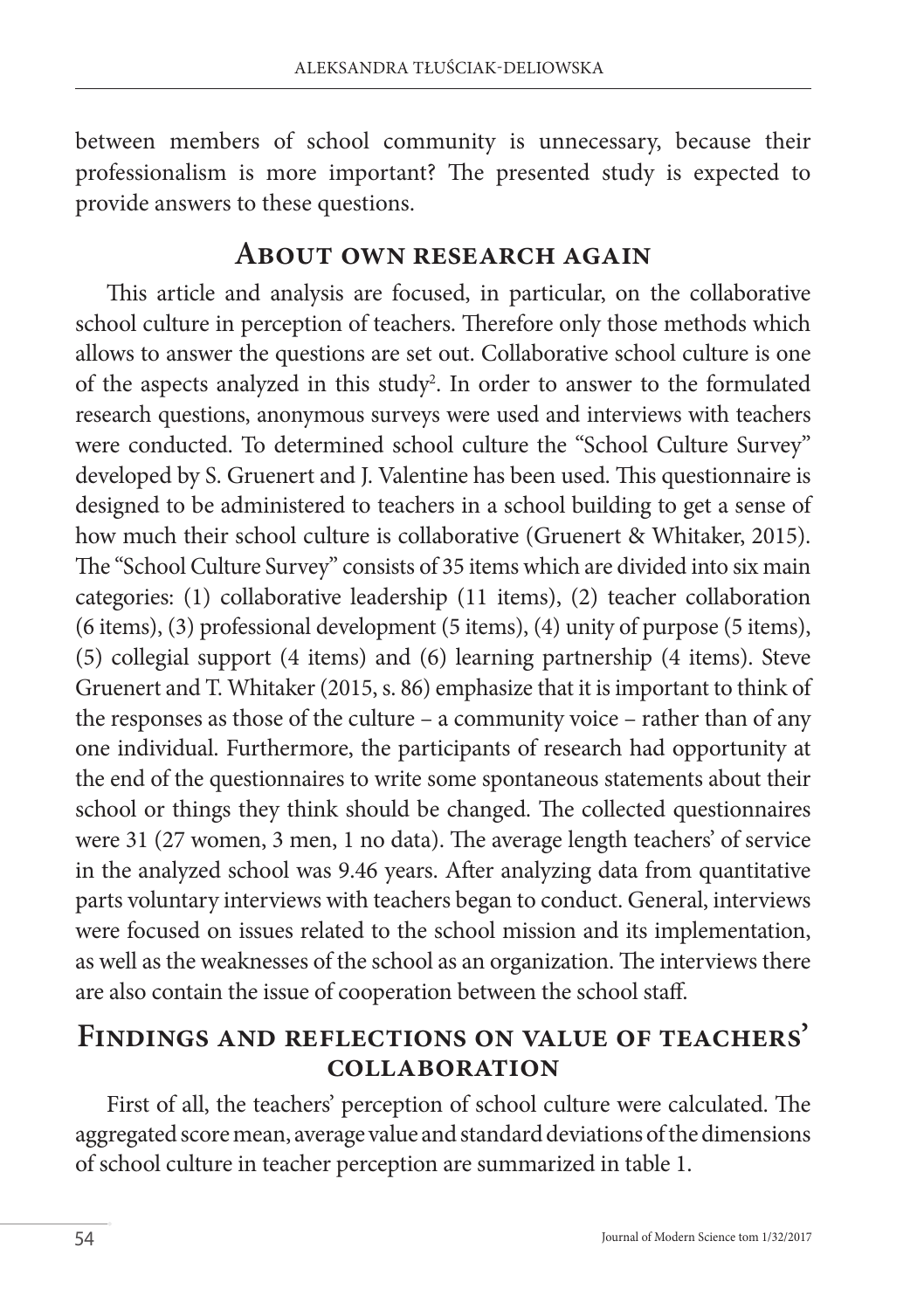| <b>Scale</b>             | Reliability<br>$(\alpha$ -Cronbach) | Aggregate score          |                 |           | Mean values of<br>scale |           |
|--------------------------|-------------------------------------|--------------------------|-----------------|-----------|-------------------------|-----------|
|                          |                                     | Max<br>possible<br>score | M<br>$(N = 31)$ | <b>SD</b> | M<br>$(N = 31)$         | <b>SD</b> |
| Collaborative leadership | 0.88                                | 55                       | 36,97           | 6,57      | 3,36                    | 0,60      |
| Teacher collaboration    | 0.77                                | 30                       | 21,21           | 3,86      | 3,53                    | 0,64      |
| Professional development | 0.81                                | 25                       | 19,35           | 3.24      | 3,87                    | 0,65      |
| Unity of purpose         | 0.91                                | 25                       | 19,17           | 3,07      | 3,83                    | 0,61      |
| Collegial support        | 0.87                                | 20                       | 13,40           | 2,97      | 3,35                    | 0,74      |
| Learning partnership     | 0,42                                | 20                       | 14,83           | 1,58      | 3,71                    | 0,39      |

Table 1. Collaborative school culture in perception of teachers  $(N = 31)$ 

*Source: own analysis*

The results show that school presented in this study features rather emphasize on professional development and high goal orientation which is expressed in unity of purpose and moderate high learning partnership and teachers' collaboration and a relatively lower participation in decision making, leadership and supporting relationships among teachers.

An interesting point is that, at the end of the questionnaire, teachers raised up the question of atmosphere in school and interpersonal relations among pedagogical staff. Below there are examples of statements about this area:

**A**t one time it was "my school". Now class is still "mine", but the school is only a place of work. (...) I wish that school apart from "good" was also "cool". But here my views and views of school principal are blurring. *only a place of work. (…) I wish that school apart from "good" was also "cool". But here my views and views of school principal are blurring.* 

*A lot of work at a very fast pace. Great emphasis on the presented owns achievements at school forum. In my opinion, poor team integration, we all work a lot and have no time for integration.* 

*I see – conscious or not – competing activities between teachers.* 

*Too weak contact between teachers.*

The above statements shows bluntly, what significance is attributed by teachers to the school as a place. If the school is not identified with a friendly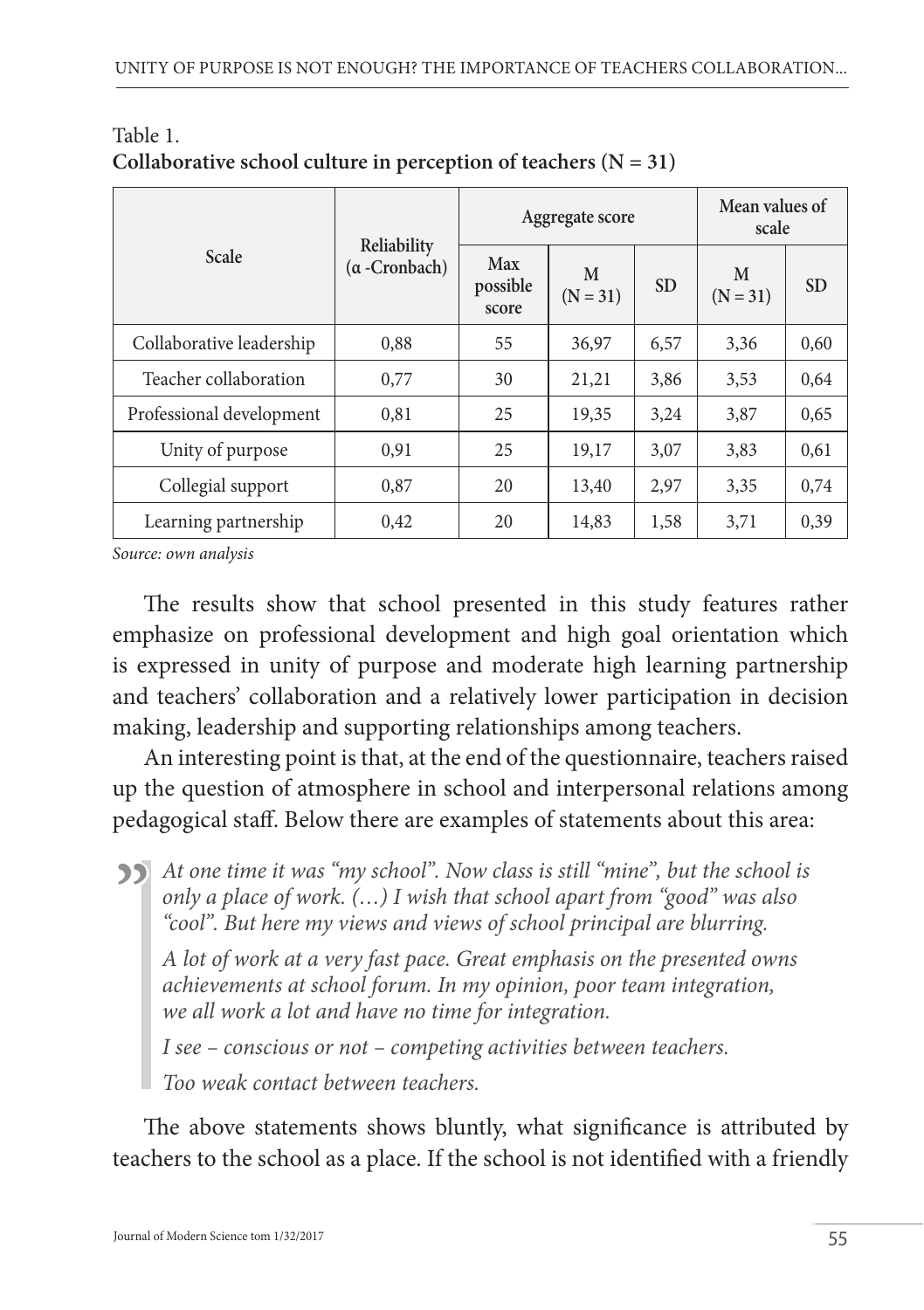and "your" place, it cannot be expected that the teacher will be fully engaged. Attention should be paid to the possibility of exchanging with school principle information related not only to carry out basic tasks, but many other aspects of functioning in the workplace. This fact may reinforce the relationship, provides a sense of influence on the surrounding situation, thus increases the sense of responsibility for it. On the basis of teachers responses, we can say that the school is dominated by a fragmented culture of individualism and competition. This topic was also highlighted in interviews with teachers:

(…) I have a feeling that something had crept into the competition. Everyone wants to show – say, not everyone – but a lot of people, if there are such tendencies, to show that "I'm doing it so much, I have a success" (…) mmm, and it does not serve unless such cooperation. I think that we are burdened as if the less we want. (…) But generally speaking, this collaboration is probably not the best, yyy and no (…) now appeared such concepts, some team building, proposals would do something, mmm however somehow we do not get along  $(...)$ .

Interestingly, teachers and a principal realize that cooperation is important. In this school it has already been observed that this area requires some changes:

We have a lot of training in this field, we have to integrate (…). Even ourselves discussing what we can do, what is on our side, but I think it was in the realm of theory, it seems to me that it was like to realize, but it is still all the same.

Teachers responses demonstrate that in their opinions the school management and introduction of on-line school register (book) are the reasons of poor interpersonal relationships:

I think that this cooperation very much is influenced by the management, which is far away from it. I mean, some things are y now since "LIBRUS"<sup>3</sup> appeared and actually I feel like in a company, that over and over again I only read e-mails, (…). How may look a team cooperation, if we interact only via e-mail…

My diagnosis, but I always told the school principal about it. My diagnosis is that, since LIBRUS has been introduced, we together do not make contact verbally. We contact by the LIBRUS, it is just as young people contact only virtually. There is the social welfare of such y such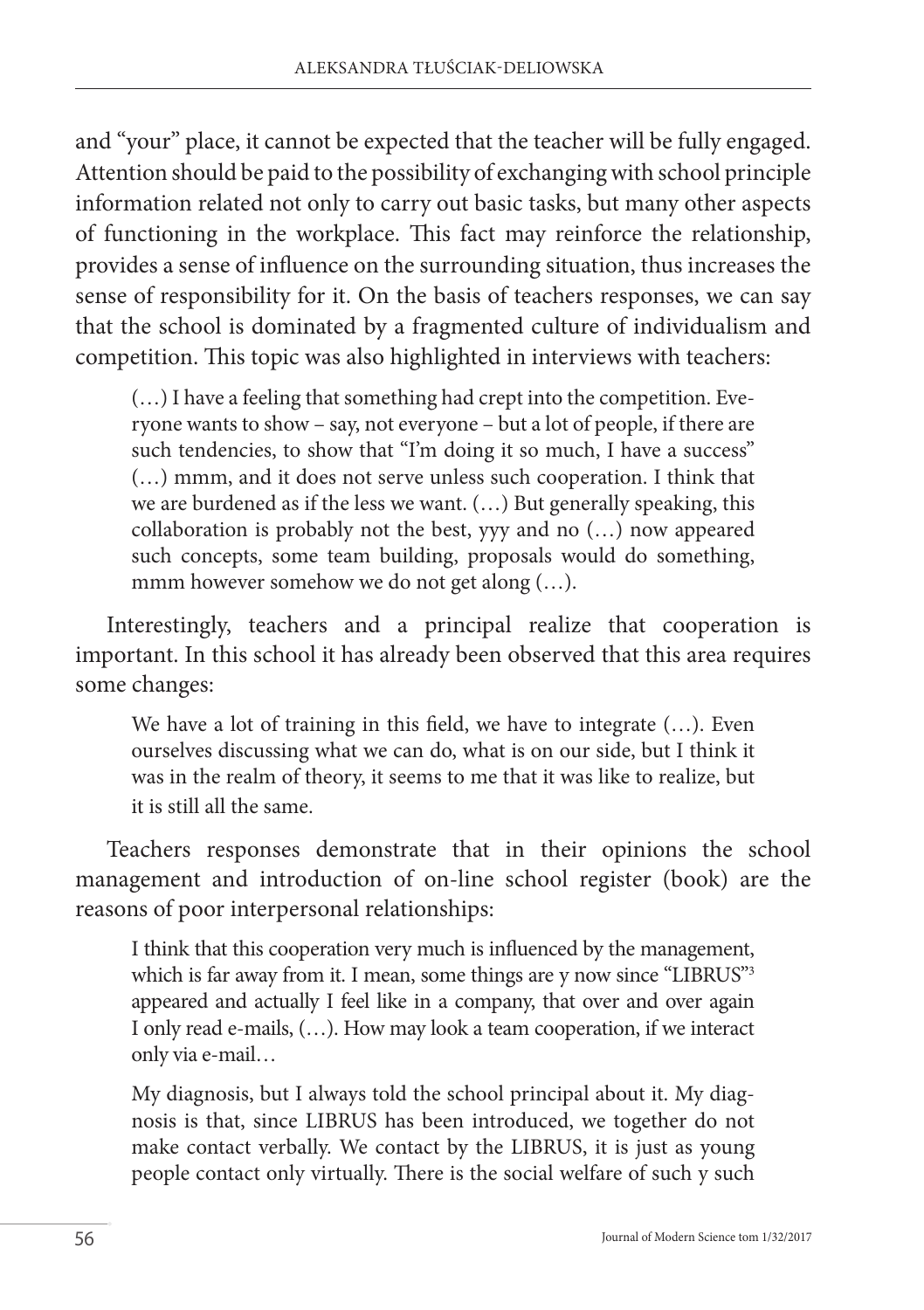references, it means they are much smaller, and what it gives? Nothing, in my opinion. I thought about it many times. I think, it implies that we cease to be understood in the sense that as we met, even with the passing school register, or moving the school register, whether we were there somewhere exchanged and it is not just that we talked about what happened here, what is happening or what we want. (…) We cease to know each other.

A picture emerges a school where teachers recognize the need to improve interpersonal relationships among school staff. After all, we are social beings and the ability to communicate is one of the most important skills of each person and undoubtedly each teacher. Living together in the group depends on interpersonal communication and mutual understanding. Good communication is fundamental in the school work in all situations related to teaching and learning (Behrnd-Wenzel & Wenzel, 2013). Appropriate and good communication process is also required for the teaching staff if only because of communication in organizational matters, explaining the work purpose, solving possible problems, as well as collective planning of development processes in school. Moreover, it has significance in contacts between teachers and a school principal. But it turns out that it cannot be limited only to convey the messages. It comes to providing such communication, from which we can build relationships.

A worrying problem is that, there is awareness of the validity of close interpersonal relationships at work, but taken actions do not bring the proper effects. The school principal proposes the various of trainings, but this does not translate into practice. Perhaps because the school management here is not an example of good cooperation. It is said, that the model comes from the top. If management knows, but does not apply it, it creates only a "show off" that does not change anything. An attempt to ensure cooperation by decree that school staff must work together rather will be difficult to achieve/implement. From this point of view, the high task orientation and the subordination of its activities, is insufficient. Of course, it is undeniable that there are visible effects of hard working, because the school is highly ranked. Nevertheless, there is a noticeable lack of something. Furthermore, the impact on students of such functioning of teachers could be considered.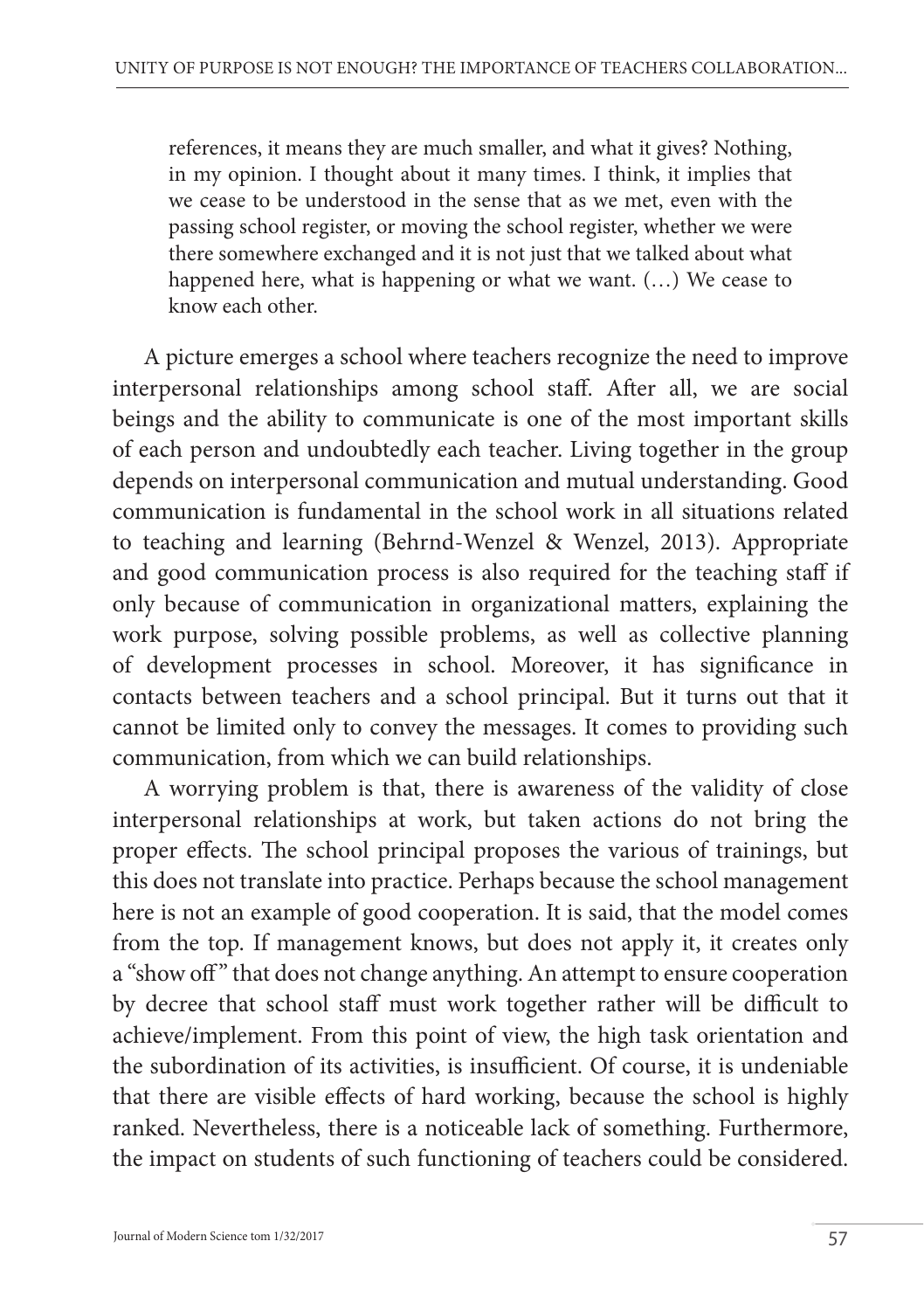It will not be a good pattern of relationships. It will be rather the evidence by a low social capital and will demonstrate a lack of authentic and trusting relationships. This condition reflects very well the statement of one of the teacher: '*we call by name, but we are not in speaking terms*'. Thus, they do not function 'together', but rather 'side by side'.

It could be stated that despite the fact it is a goal to which teachers aim, their paths are without the collaboration. It proves that a common goal is an insufficient condition for cooperation. The truth is that teachers work together, but do not collaborate. The quality of school work is not the sum of activities of individual teachers. In this case, teachers are constructed in the direction of competition and rivalry struggling for their position. Ubiquitous encouraging competition in school can be devastating for good social relationships underpinning healthy society. Such solutions used longer will be not effective because it will lead to the rapid burn-out and stress. Competition rather destroys the opportunity to improve the quality of activities and education. They are driven by individual self-interests. This mass production style of education de-personalizes relationships and leads to increased isolation and conflict between teachers and students. Collaborative culture is designed to reduce competition between members of school community and deepen the relationships. Hence, individualized and bureaucratic school culture must give way to collaborative cultures focused on.

### **Concluding remarks**

At the end I should answer the key question – if the school occupies a high position in the ranking of the range, which means students' high achievements – is anything else needed? The answer is: yes. This answer comes from the presented case study. The lack of teachers' cooperation and good interpersonal relationships is a noticeable problem. One of the reasons that educational researchers promote collaboration among teachers is to combine efforts at school improvement through reduce levels of teacher isolation so that teachers can share professional practices and have occasion to observe each other practices in the classroom or discuss their work. Cooperation is the most desirable type of relationships from the point of view of the effectiveness of collaborative learning and school functioning. School is, however, a specific organization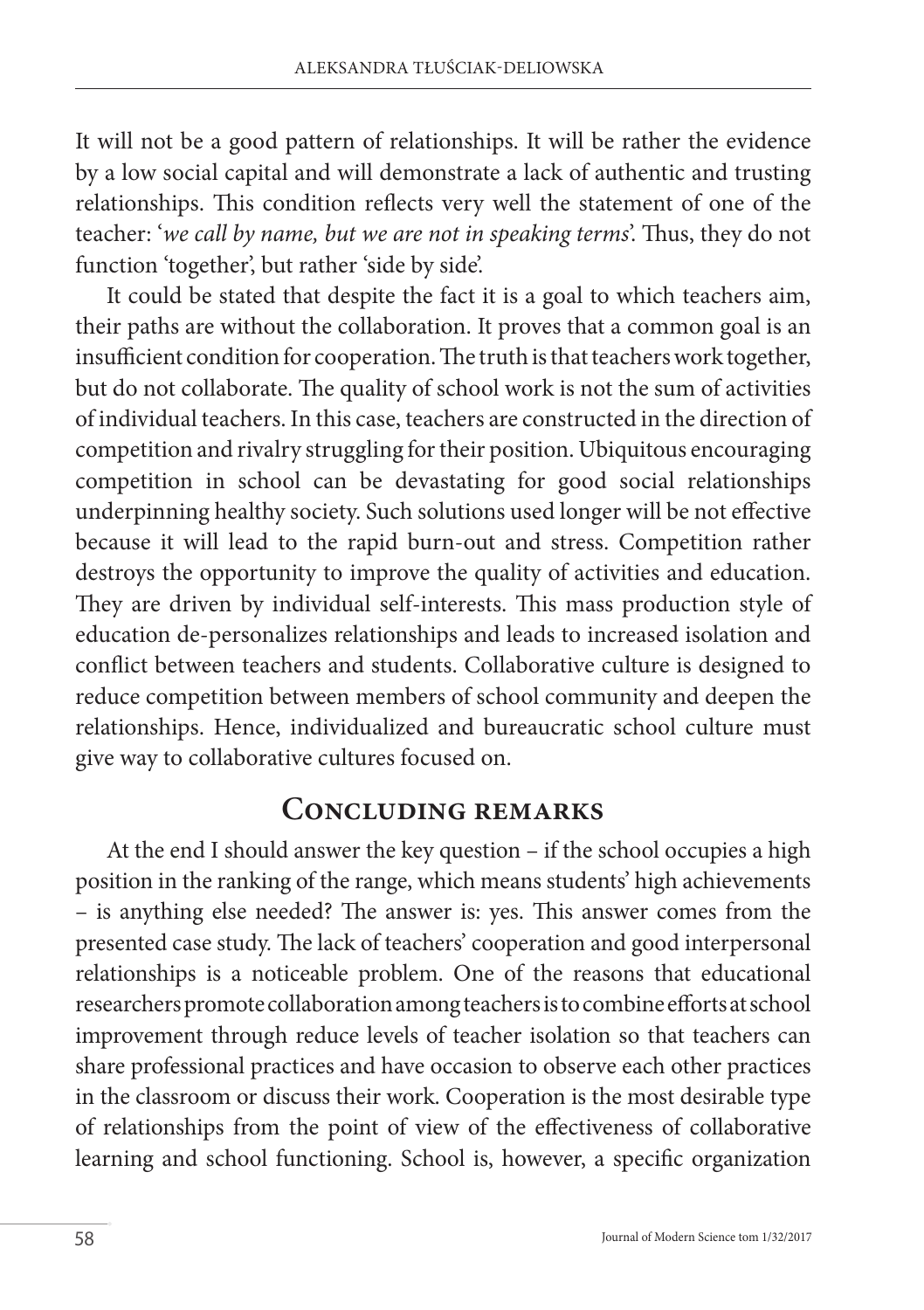whose main value is people and the activities are carried out in direct daily contact between them (see Dernowska, 2014). Therefore, relationships are an important part of teaching and educational work.

Based on the presented research we can say that it turns out that the quality of learning in today good school determines not only the implementation of the program at a high level, individuals' high achievement, but also cooperation, teamwork, mutual trust. Francis Fukuyama (2000) wrote that mutual trust is like a lubricant that enhances the functioning of all groups and institutions (p. 24). Continuing this comparison I would like to add, that without this lubricant the machine will go, but we don't know, how far. Therefore, there is a need to shape such a school environment in which relationships are more open and serve the exchange of views, revealing own feelings, providing some help in difficult situations. In order to ensure effective cooperation, it is necessary to take care of interpersonal communication. School leaders need to build up supportive relationships, likewise provide proper working conditions for teachers to enhance their professional performances. Among factors that determine it, we should include: mutual kindness, trust, openness, willingness to support and help, as well as focus on resolving conflicts. Beneficial relationships established by cooperation may in turn results that schools will become effective and well-organized places in which new ideas, methods and materials are worked out by common effort. Therefore, bearing in mind the fact that the school is often compared to an organization, it can be said, that the better the relationships between its employees is (as well as between teachers and pupils, parents and teachers, and other members of the school community), the greater its profits will be. Teachers location in school culture can promote an attitudes related to this culture among students. Grzegorz Mazurkiewicz (2012, p. 8) points out that the ability to cooperate or the sense of community should become a central element of today's schools, not just an additional product of education.

Stefan M. Kwiatkowski (2010) notes that contemporary Polish schools need principals who will help foster relationships and moral ties in school. This, in turn, conducive to the creation of social capital, an important element of which is cooperation and understanding in achieving common goals. Based on the presented research, I must totally agree with this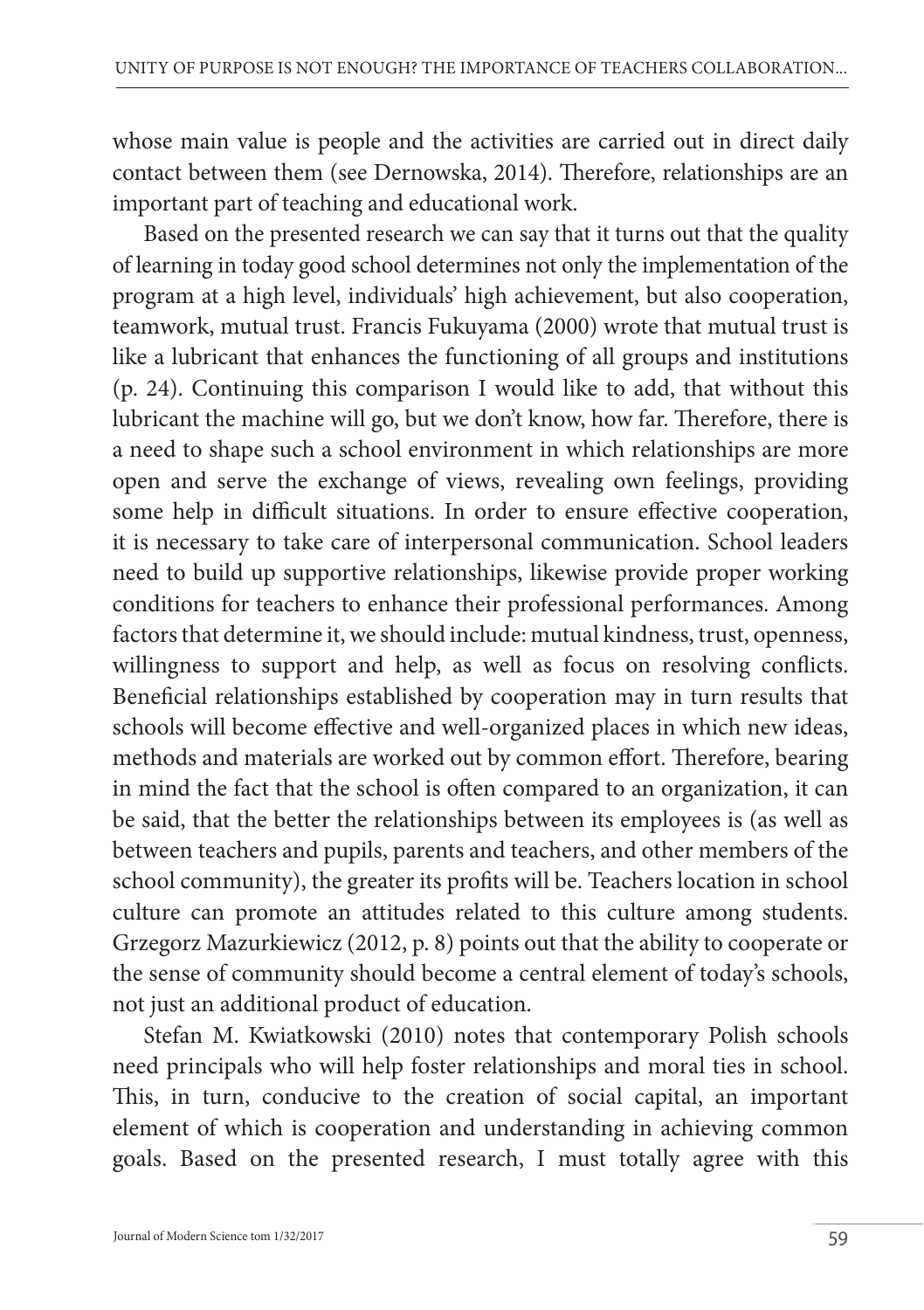mindset. Bożena Tołwińska (2011) comes to similar conclusions. Results of her study suggest that teachers admit that they need meaningful discussions with school principle, during which they can present their ideas, explain misunderstandings and receive support and encouragement for further work. It is a basic competence, therefore there is a need to develop it. Cooperation increases creativity, teamwork, self-esteem and a sense of belonging. It promotes the development of a true learning community. However, learned communication behaviors are very difficult to change and requires a strong motivation to take it.

The main limitation of the presented study is the lack of representativeness, which was not however the purpose of the study. Therefore, the generalization of results cannot be made. Nevertheless, the presented study and its results are thought-provoking and may also provide an inspiration for further empirical verification of some theses.

### **References**

- Balasiewicz, A. (2013). *Zachowania ludzi w organizacji jako wyznaczniki potrzeb edukacyjnych*, "Journal of Modern Science" Nr 2(17), p. 69–92. ISSN 1734-2031.
- Bate, P. (1990). *Using the culture concept in an organizational development setting*, "The Journal of Applied Behavioral Science" No. 1, vol. 26, p. 83-106. ISSN 0021--8863.
- Behrnd-Wenzel, B., Wenzel, H. (2013). *Refleksje na temat umiejętności komunikacyjnych w szkole*. W: G. Mazurkiewicz (red.), *Przywództwo i zmiana w edukacji* (p. 199–208), Kraków: Wydawnictwo Uniwersytetu Jagiellońskiego. ISBN 9788323335023.
- Biedroń, K. (2012). *Potencjał współpracy*. W: G. Mazurkiewicz (red.), *Jakość edukacji. Różnorodne perspektywy* (p. 288–298), Kraków: Wydawnictwo Uniwersytetu Jagiellońskiego. ISBN 9788323332961.
- Coleman, J.S. (1988). *Social capital in the creation of human capital*, "American Journal of Sociology", Supplement: Organizations and Institutions: Sociological and Economic Approaches to the Analysis of Social Structure, vol. 94, p. S95–S120. ISSN 0002-9602.
- Dalin, P., Rolff, H.G., Kleekamp, B. (1997). *Przyszłość szkolnictwa*. W: D. Elsner (red.), *Współczesne trendy i koncepcje w zarządzaniu oświatą*. Antologia I, Program TERM, Radom: MEN.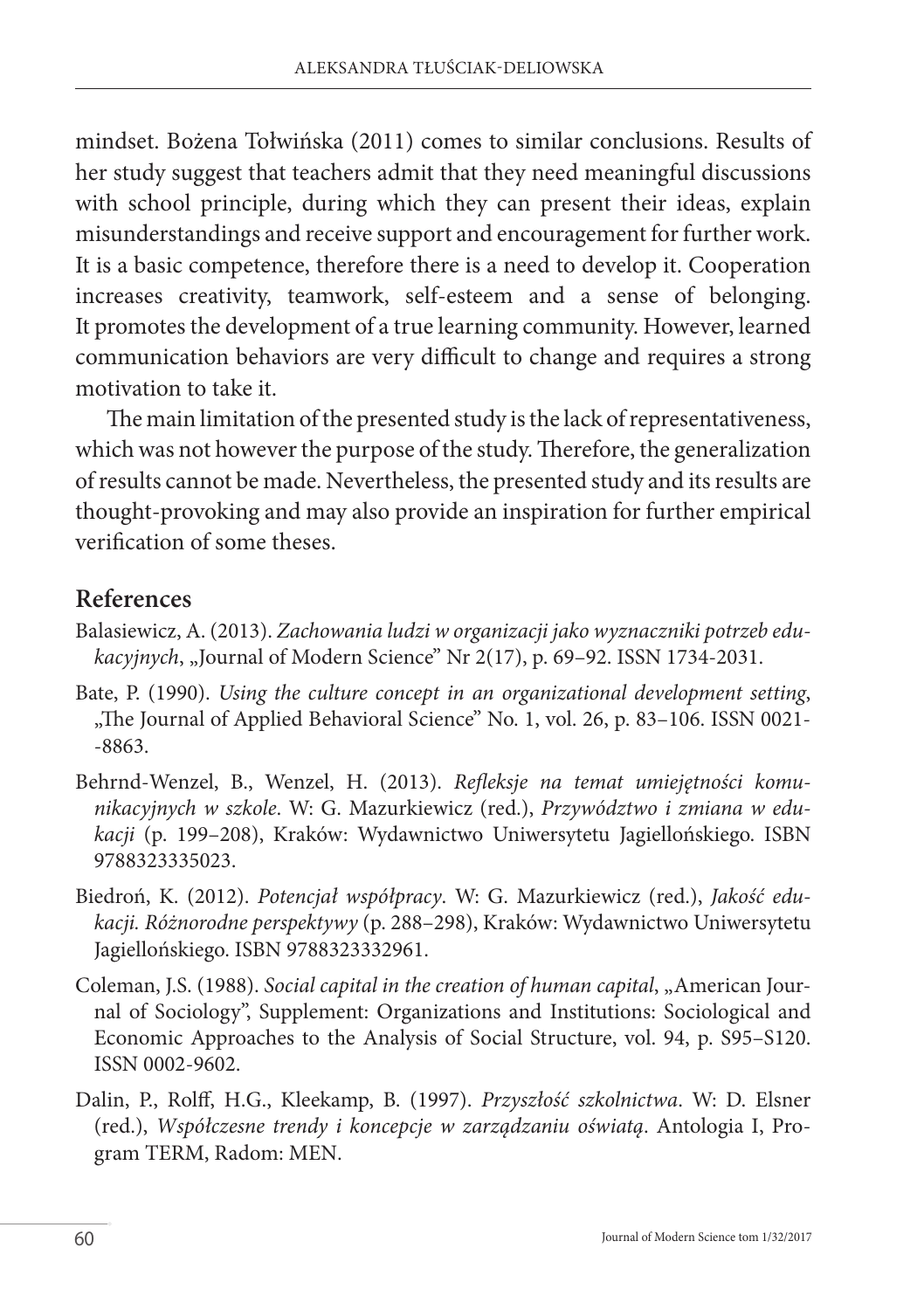- Day, Ch. (2004). *Rozwój zawodowy nauczyciela. Uczenie się przez całe życie*. Przeł. J. Michalak, Gdańsk: GWP. ISBN 838912095X.
- Dernowska, U. (2014). *Inni jako czynnik rozwoju ludzkich potencjalności interakcje nauczycieli a rozwój wiedzy i profesjonalnych umiejętności*, "Chowanna" Nr 1, p. 285–304. ISSN 0137-706X.
- Fukuyama, F. (2000). *Wielki wstrząs. Natura ludzka a odbudowa porządku społecznego*, Warszawa: Wydawnictwo Bertelsman Media sp. z o.o. ISBN 8372274819.
- Gruenert, S.W. (1998). *Development of a school culture survey*. Unpublished doctoral dissertation, Missouri: University of Missouri-Columbia.
- Gruenert, S.W., Whitaker, T. (2015). *School culture rewired. How to define, assess and transform it*, Alexandria, Virginia: ASCD. ISBN 978-1-4166-1990-1.
- Gumuseli, A.I., Eryilmaz, A. (2011). *The Measurement of Collaborative School Culture (CSC) on Turkish Schools, "New Horizons in Education*" No. 59(2), p. 13–26. ISSN 2146-7374.
- Hargreaves, A. (1994). *Changing teachers, changing times: teachers' work and culture in the post-modern age*, New York: Teachers College Press. ISBN 9781441146281.
- Kamińska, M. (2013). *Potencjał społeczny nauczycieli jako wyzwanie dla tworzących sieci*. W: D. Elsner (red.), *Sieci współpracy i samokształcenia. Teoria i praktyka* (p. 93–109), Warszawa: Wolters Kluwer Polska S.A. ISBN 9788326443527.
- Kamińska, M. (2014). *Sieci uczących się i współpracujących nauczycieli jako model doskonalenia zawodowego osób dorosłych*, "Journal of Modern Science" Nr 3(22), p. 187–199. ISSN 1734-2031.
- Kwiatkowski, S.M. (2010). *Miejsce i rola przywództwa w edukacji*. W: S.M. Kwiatkowski, J.M. Michalak (red.), *Przywództwo edukacyjne w teorii i praktyce* (p. 13–24), Warszawa: Fundacja Rozwoju Systemu Edukacji. ISBN 978-83-60058-92-3.
- Macneil, A.J., Prater, D.L., Busch, S. (2009). *The effects of school culture and climate on student achievement*, "International Journal of Leadership in Education" No. 1, vol. 12, p. 73–84. ISSN 1464-5092.
- Madalińska-Michalak, J. (2013). *Przywództwo edukacyjne: rola dyrektora w kreowaniu kultury organizacyjnej szkoły*. W: G. Mazurkiewicz (red.), *Przywództwo i zmiana w edukacji* (p. 23–46), Kraków: Wydawnictwo Uniwersytetu Jagiellońskiego. ISBN 9788323335023.
- Mazurkiewicz, G. (2012). *Jakość edukacji: społeczne oczekiwania, polityczne decyzje i praktyczne implementacje*. W: G. Mazurkiewicz (red.), *Jakość edukacji. Różnorodne perspektywy* (p. 7–10), Kraków: Wydawnictwo Uniwersytetu Jagiellońskiego. ISBN 9788323332961.